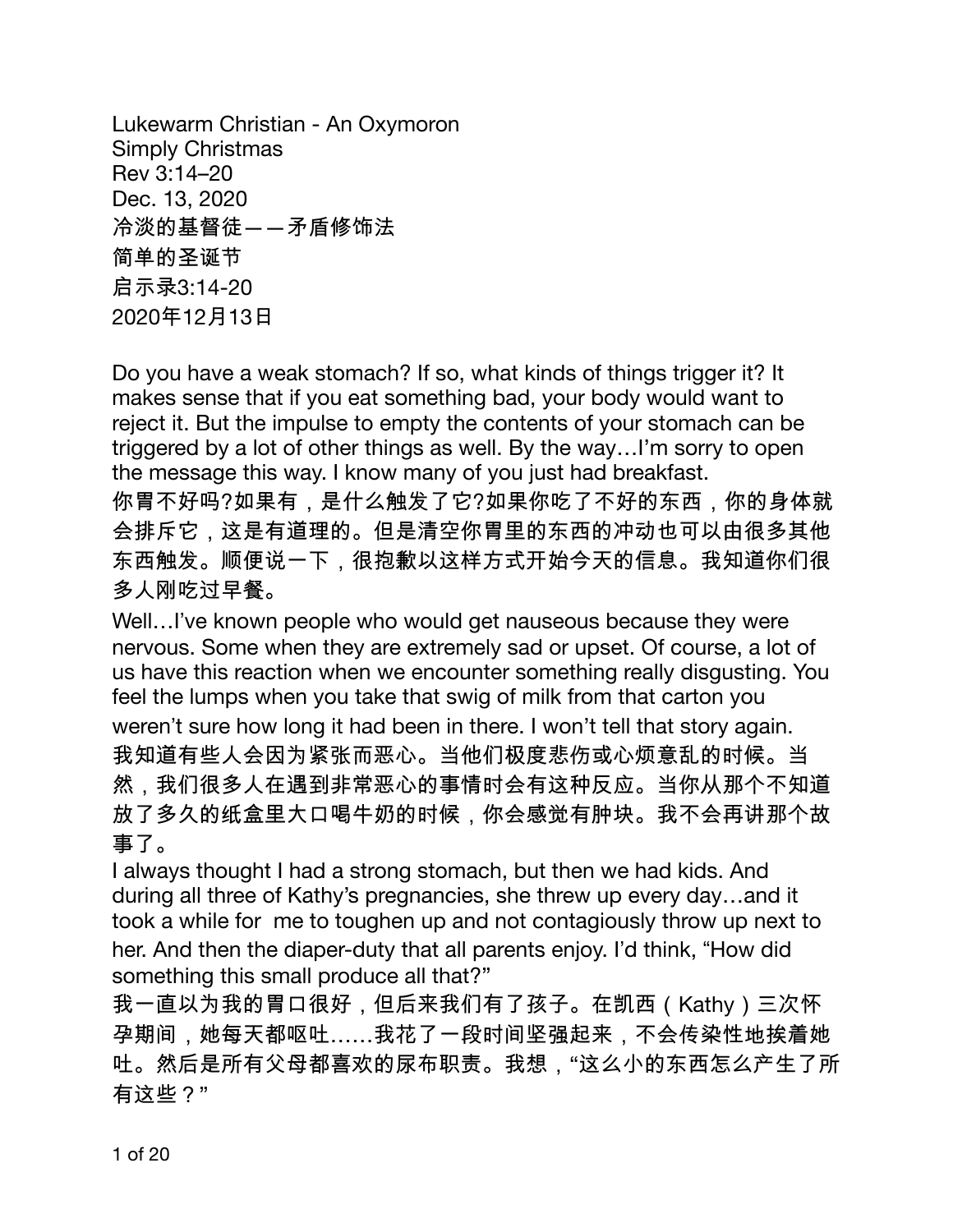I remember one Monday night Kathy was teaching an ESL bible study at our coffee shop in Dongguan, China and I had to call a friend over to rescue me from a runaway diaper. One of those ones where you bypass the wipes, throw the clothes away, and just go hold them up in the shower. 我记得一个周一的晚上,凯西在我们中国东莞的咖啡店教ESL圣经课程,我 不得不打电话给一个朋友,把我从尿布跑掉的地方救了出来。那种你不用擦 湿巾,把衣服扔了,在淋浴的时候拿起来。

Again...I'm sorry about all that....Here's the point: when something is so offensive or disgusting to you that it makes you want to throw up, it is serious business. So, if Jesus says something makes him feel this way, we'd be wise to pay very close attention to it.

对所有的事我很抱歉…重点是:当某件事对你来说非常冒犯或恶心,让你想吐 的时候,这是严肃的事情。所以,如果耶稣说了什么让他有这种感觉,我们 最好密切关注。

And he does, in Revelation 3. What do you think makes Jesus feels this way? Well...it's not Christians getting too political, not being generous, or showing up late to church... It's the lukewarm Christian. And I'd say that A lukewarm Christian is an oxymoron. You know an oxymoron: It's when contradictory terms appear in conjunction, like "jumbo shrimp;" "tight slacks," "government efficiency," "plastic silverware," "anxious patient." Or "adorable cat,"The biggest one of all: lukewarm Christian: someone who believes in Jesus but doesn't want to follow him whole-heartedly.

In Revelation 2 and 3, we find Jesus's words to the 7 churches in Asia Minor. These were actual churches in existence at the time, but most scholars see them as representative of all churches in every age. We're using the Christmas season to look at a handful of pictures

of Jesus given to us in Revelation - Now...the book of Revelation is all about the second coming of Christ, and you can't really understand the first coming of Jesus apart from his second one.

在《启示录》第3章中,他做到了。你认为是什么让耶稣有这样的感觉?不是 基督教徒太政治化,不够慷慨,或者去教堂迟到,而是不冷不热的基督教 徒。我想说,一个不冷不热的基督徒是一种矛盾修饰法。你知道一种矛盾修 辞法:就是矛盾的术语同时出现,比如"大虾"、"紧身宽松裤"、"政府效率"、 "塑料银器"、"焦虑的病人"。或"可爱的猫",最大的一个:冷淡的基督徒:某人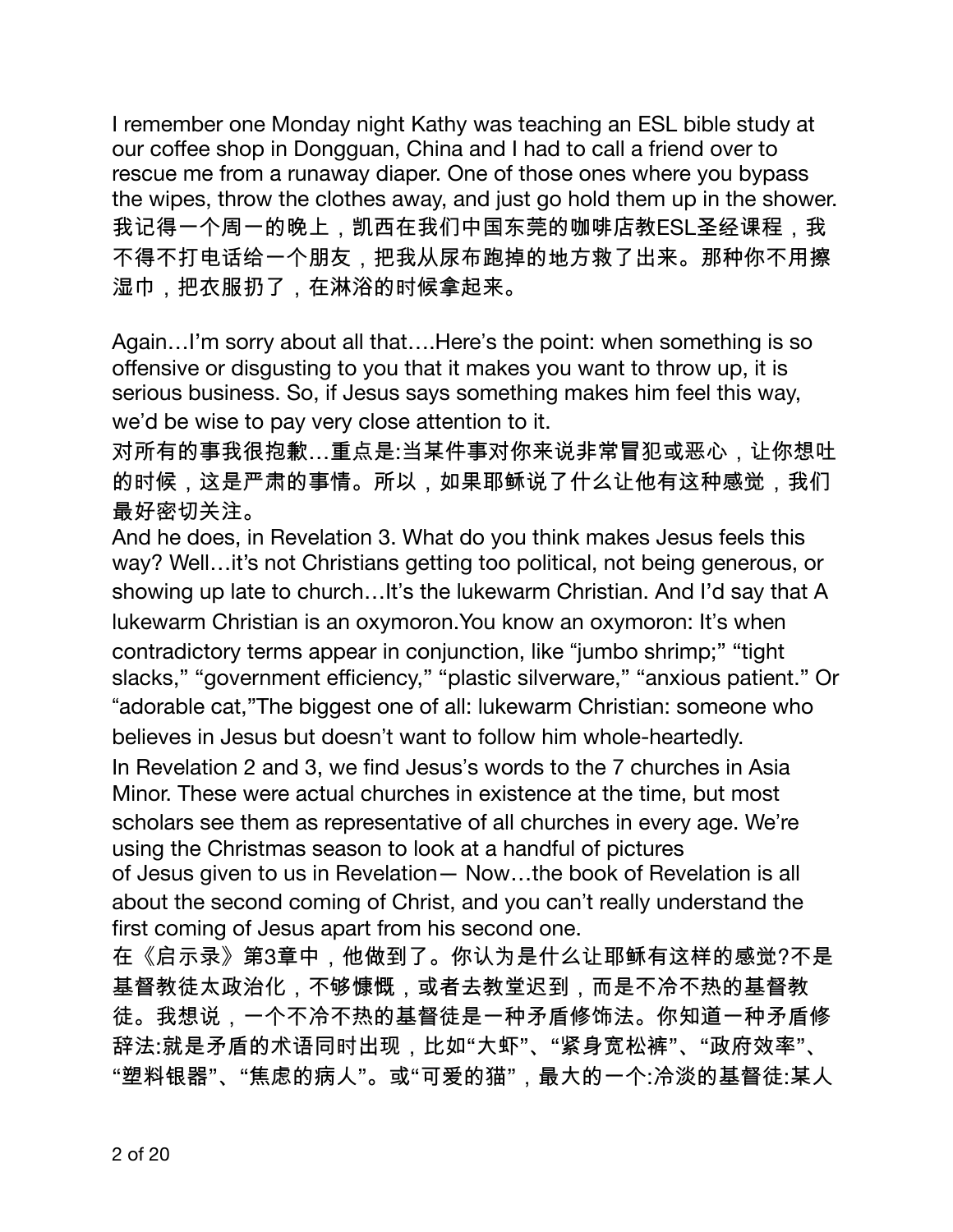相信耶稣,但不愿意全心全意地跟从他。在《启示录》第2章和第3章,我们 看到耶稣对小亚细亚的七个教会所说的话。这些是当时实际存在的教会,但 大多数学者认为它们代表了各个时代的所有教会。我们正在利用圣诞季来看 看一些照片《启示录》中耶稣给我们的启示――现在…《启示录》全是关于 基督的第二次降临,除了第二次之外,你无法真正理解耶稣的第一次降临。 Today we're going to see a picture of how Jesus feels about a church that is lukewarm in its passion for him. So, vs. 14 begins, "And to the angel of the church in Laodicea write

今天我们来看看耶稣对一个对他不冷不热的教会的感受。所以,第14节开 始,"写信给老底嘉教会的使者

Angel here means 'to the leader' or 'to the representative.' It could be the pastor or a literal angel assigned to watch over the church. And we know a few things about Laodicea:

First, Laodicea was extraordinarily wealthy. Years before this, it had been burned to the ground and then rebuilt from scratch by one of the wealthiest families in the Roman Empire. Secondly, it was an important textile center. They produced this fine black wool that came from a rare breed of sheep that lived in the mountains surrounding Laodicea. Rich people came to shop there. It was like the Neiman Marcus of the ancient world.

Finally, it was the medical center of the Roman Empire. In fact, Laodicea was in a mountains region that contained a lot of hot mineral springs, which were thought to have healing qualities, so Laodicea became a medical center. There was also a church there that directly tied to Paul and his missionary journeys. So that is Laodicea in a nutshell. Let's keep reading in verse 14.

"天使"在这里的意思是"给领导"或"给代表"。他可能是牧师,也可能是被派 来看守教堂的天使。我们知道一些关于老底嘉的事:

首先,老底嘉非常富有。在此之前的几年里,它被夷为平地,然后由罗马帝 国最富有的家族重建。其次,它是一个重要的纺织中心。他们从老底嘉周围 山区的一种稀有羊身上提取了这些优良的黑色羊毛。富人来这里购物。就像 古代的内曼·马库斯。

最后,它是罗马帝国的医疗中心。事实上,老底嘉位于山区,那里有很多被 认为具有治疗作用的温泉,所以老底嘉成了一个医疗中心。那里还有一个教 会直接与保罗和他的传教之旅联系在一起。这就是老底嘉的概括。让我们继 续读14节。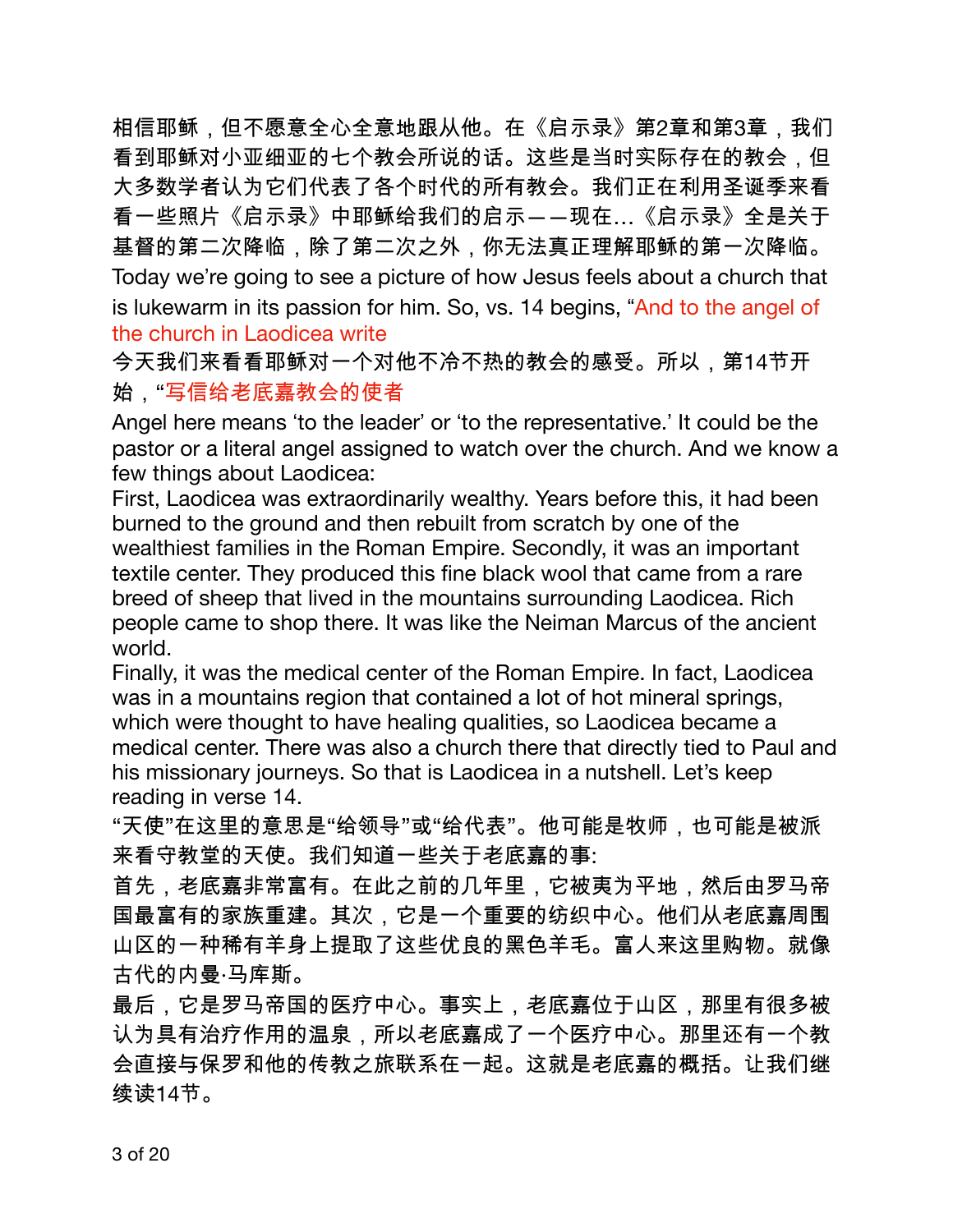To that church, The words of the Amen (a word that means certainty or 'end of story'), the faithful and true witness, the beginning of God's creation.

对着那教会说'那为阿们的,为诚信真实见证的,在 神创造万物之上为元首 的,说:

**15** "I know your works: you are neither cold nor hot. Would that you were either cold or hot! **16** So, because you are lukewarm, and neither hot nor cold, I will spit you out of my mouth.

15 我知道你的行为,你也不冷也不热;我巴不得你或冷或热。16 你既如温 水,也不冷也不热,所以我必从我口中把你吐出去。

6 miles SE of Laodicea was the mountainous region of Hierapolis, which contained boiling, mineral springs that were believed to have healing power. The hot springs have been used as a spa since the 2nd century BC.

And 6 miles to the NW were the tall mountains of Colossae, out of which flowed streams of ice cold water that came from melting snow. The two kinds of streams flowed down into these pools outside of Laodicea where they combined to form stagnant ponds of lukewarm water— Neither hot, and good for bathing, or cold, and good for drinking.

Either hot or cold is good, but lukewarm is no good for anybody. Like coffee: Man, there is nothing better than a piping-hot triple shot Americano in the morning; unless it is an ice-cold salted caramel cold foam cold brew in the afternoon.

I love hot coffee; I love cold coffee—but if I find a cup of coffee that has been sitting out on the counter all day, room temperature... the thought of drinking that makes me want to vomit. I need one of those coffee cups that regulates the coffee temperature…there's your Christmas gift idea. So…Jesus uses this image of lukewarmness describe the believers at Laodicea. He's saying, you have neither the warm passion that fuels sacrifice nor the awakening refreshment of a cold shower. There is nothing distinctive about you. You feel just like the environment around you. You claim to flow from me, but you feel and look more like your environment than me. What he says next is very important, because it explains why they are lukewarm

老底嘉往东6英里是希拉波利山区,那里有沸腾的矿泉,据信有治病的功 效。从公元前2世纪起,这些温泉就被用作治疗温泉。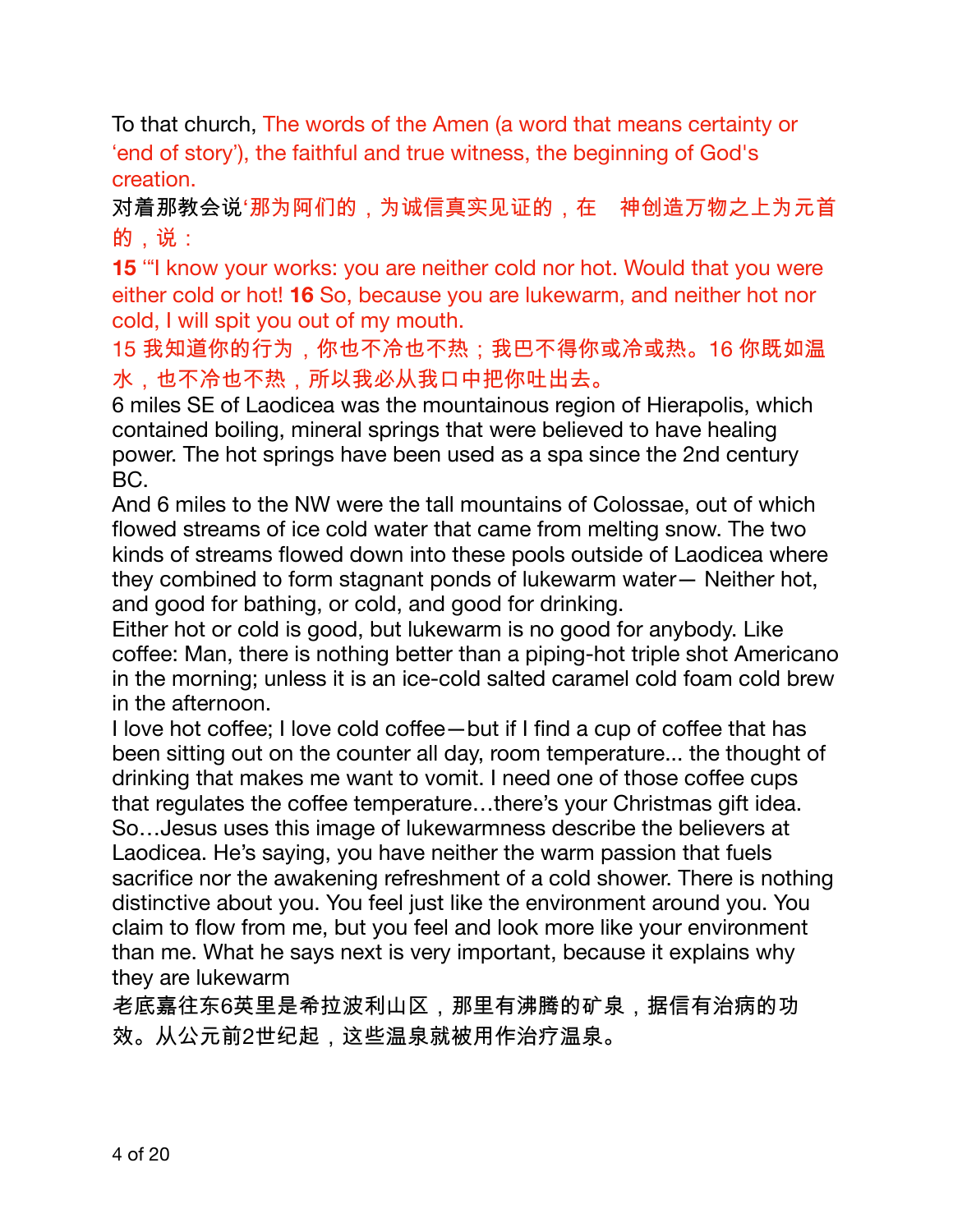在西北6英里处是巨大的高山,从那里流出从融化的雪中流出的冰冷的水。 这两种小溪流进老底嘉城外的池塘里,在那里汇集成一潭不热的温水池塘, 既不热,也不冷,更不适合洗澡,也不适合饮用。

热或冷都好,但不冷不热对任何人都不好。就像咖啡一样:天哪,没有什么比 早上一杯滚烫的三合一美式咖啡更好的了;除非是冰凉的加盐焦糖,冰凉的泡 沫,在下午的冷饮。

我喜欢热咖啡;我喜欢冷咖啡――但是如果我发现一杯已经在柜台上放了一整 天的咖啡,室温……一想到要喝我就想吐。我需要一个能调节咖啡温度的咖 啡杯这是你的圣诞礼物想法,所以,耶稣用冷淡的样子来描述老底嘉的信 徒。他说的是,你既没有激情,没有牺牲的激情,也没有冷水浴的提神醒 脑。你没有什么特别之处。你感觉就像你周围的环境一样。你声称从我身上 流出,但你感觉和看起来更像你的环境,而不是我。他接下来说的话很重 要,因为这说明了他们为什么不冷不热

17 For you say, I am rich, I have prospered, and I need nothing,.. 17 你说:我是富足,已经发了财,一样都不缺。

I told you the Laodiceans were rich. Here's how rich: In A.D. 61 there was an earthquake in the valley that measured  $8+$  on the Richter scale. Every city in the region was destroyed and Roman federal funds were granted to each one so they can rebuild. But Laodicea wouldn't take

it, saying, "We don't need your money. We can handle this ourselves." That's crazy to think they would turn down free money. But Laodicea was proud and Self-sufficient....a dangerous combination.

And unfortunately, that sense of self-sufficiency pervaded the church as well. They thought, "We're all right. We got this." They weren't people who cried out desperately for God... because they usually had it all under control. And the last part of verse

我告诉过你们,老底嘉人很富有。财富是这样的:在公元61年

山谷里发生了里氏8级以上的地震。该地区的每一座城市都被摧毁了,罗马 联邦政府拨款给每一座城市,让它们得以重建。老底嘉却不接受、说、我们 不缺你的银子。我们自己能搞定。"认为他们会拒绝免费的钱,这太疯狂了。 老底嘉却骄傲自满......一个危险的组合。

不幸的是,这种自给自足的意识也弥漫在教会中。他们想:"我们没事。我们 得到这个。"他们不是不顾一切地向神呼求的人……因为一切都在他们的掌控 之中。"段落的最后一部分

17. not realizing that you are wretched, pitiable, poor, blind, and naked.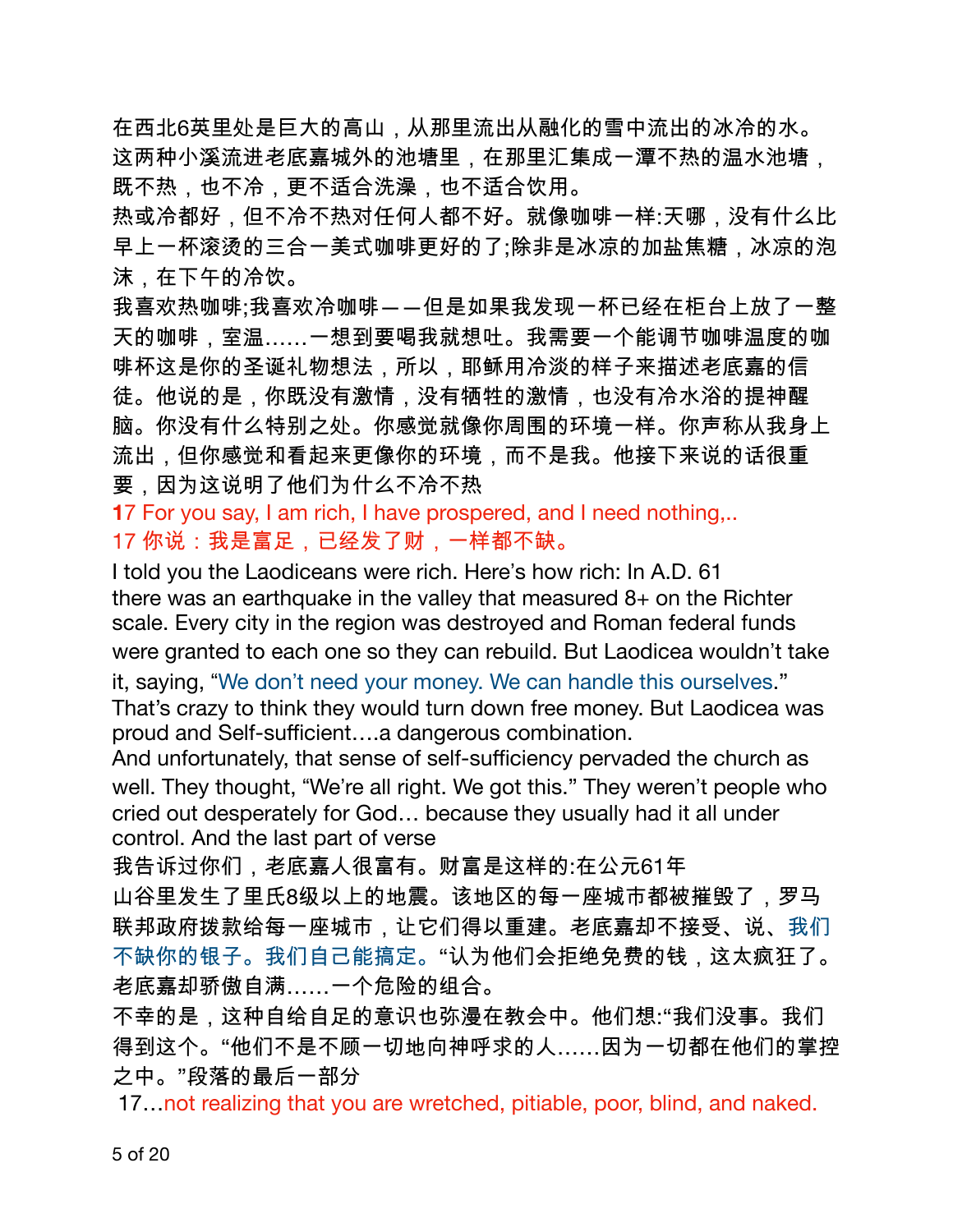## 17...却不知道你是那困苦、可怜、贫穷、瞎眼、赤身的。

Quite a statement! Well...The Laodiceans had developed this eye ointment that could cure a lot of vision ailments in those days. People from around the world came there to get it. And Jesus says here, "The irony is that you are blind, and your eye salve won't help with that."

Jesus says, "You clothe everyone with this fine, black wool but in my eyes vou are naked."

相当声明!好吧......老底嘉人发明了这种眼药膏,在当时可以治疗很多视力疾 病。世界各地的人们都来这里买它。耶稣在这里说,"讽刺的是,你是瞎子, 你的眼药水也帮不了你。"

耶稣说:"你给每个人穿上这细黑羊毛,但在我眼中你是赤裸的。"

18 I counsel you to buy from me gold refined by fire, so that you may be  $rich...$ 

18 我劝你向我买火炼的金子,叫你富足;

He's saying...You need a different kind of gold. Have you ever noticed that sometimes the richest people have the worst family relationships and are the most unhappy? That's because earthly gold can't fix soul brokenness. They can't make you kind, loving, or even make you satisfied.

他的意思是,你需要另一种黄金。你有没有注意到,有时候最富有的人家庭 关系最糟糕,也最不快乐?那是因为尘世的黄金不能修复灵魂的破碎。他们 不能让你变得善良,有爱心,甚至不能让你感到满足。

Isaiah 55 says, "Come, everyone who thirsts, come to the waters; and he who has no money, come, buy and eat! Come, buy wine and milk without money and without price. 2 Why do you spend your money for that which is not bread, and your labor for that which does not satisfy? Listen diligently to me, and eat what is good, and delight yourselves in rich food. 以赛亚55:耶和华说:"口渴的人啊,来喝水吧!没有钱的人啊,来买东西 吃吧!买酒买奶都不用付钱。2 你们为什么花钱买不能充饥的食物? 为什么拿辛苦赚来的钱买不能令人饱足的东西?要留心听我的话,就可以吃 美物,享受丰盛的佳肴。

There is a food that satisfies, garments that cover, treasures that gives security-but you can't gain them through money! You have to receive it by faith and surrender to Almighty God.

有食物能使人满足,有衣服能遮体,有财宝能使人安全――但你不能通过金 钱来获得它们!你必须以信心接受它,并降服于全能的神。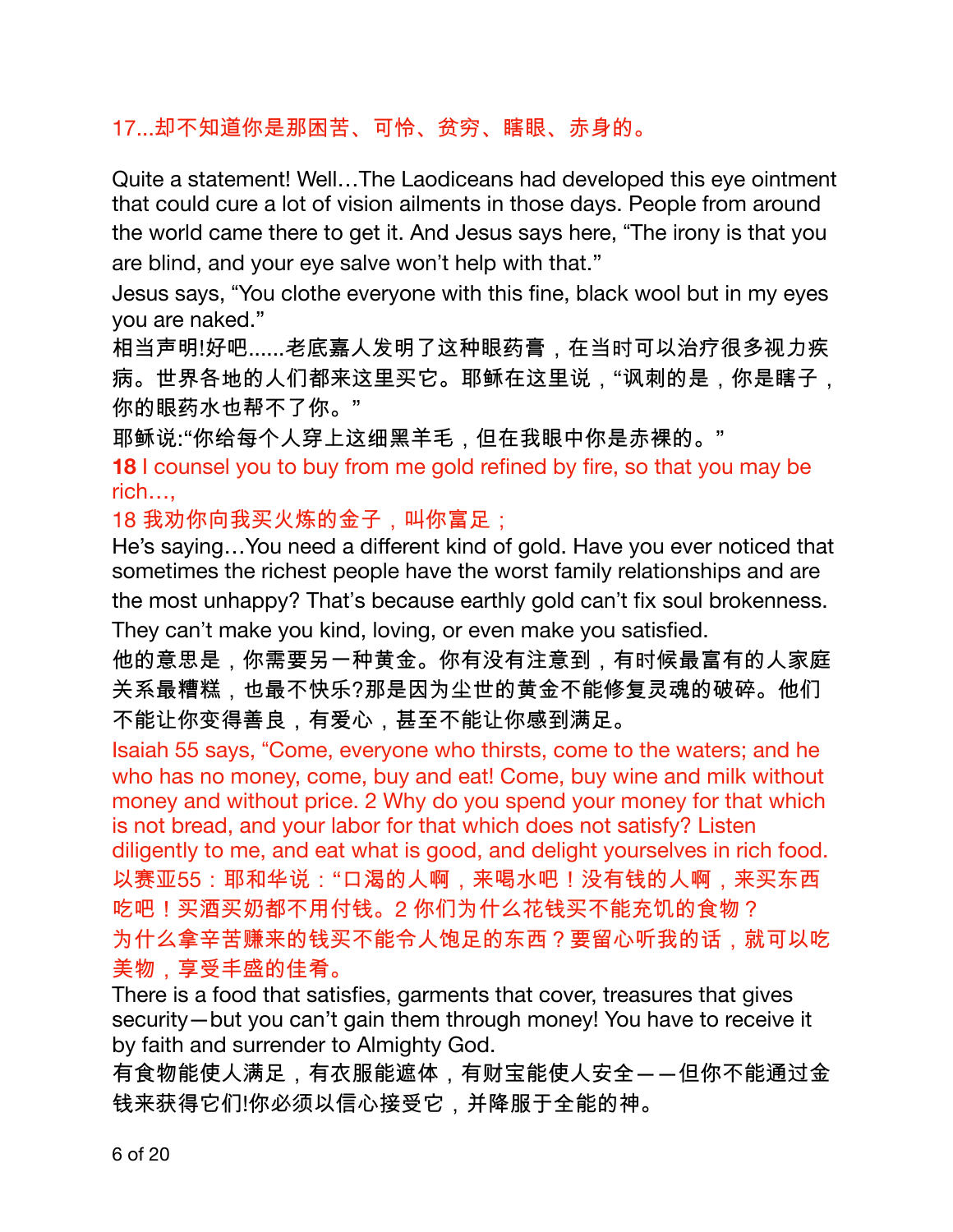You need... **18 continues** ... white garments so that you may clothe yourself and the shame of your nakedness may not be seen, 你需要......18继续......又买白衣穿上,叫你赤身的羞耻不露出来

Revelation says that those who stand in God's presence are dressed in spotless white clothing: I love how Revelation 7:14 describes it...

启示录说,站在神面前的人,都穿着洁白无瑕的衣服。我喜欢启示录7:14的 描述。

... These are the ones coming out of the great tribulation. They have washed their robes and made them white in the blood of the Lamb. **Revelation 7:14** 

启示录7:14 ......这些人是从大患难中出来的,曾用羔羊的血把衣裳洗白净 了。

Washed in blood? Wouldn't that stain it red? Oh no... What can wash away my sin...? Nothing but the blood of Jesus. The kinds of clothes we need don't come from the wool of rare sheep but the skin of the spotless Lamb of  $God -$ 

You need...18 concludes.... salve to anoint your eyes, so that you may see.

用鲜血洗?那会不会把它弄红?什么能洗去我的罪恶?只有耶稣的血。我们所 需要的衣服不是稀有绵羊的毛,而是上帝的无瑕羔羊的皮--

你需要......18结论......又买眼药擦你的眼睛,使你能看见。

Hey...The problem is not your physical eyes; the problem is the eyes of your soul. You love the wrong things. You evaluate things poorly. Medicine can't help that! But in vs 20 we hear a surprising sound...

20 Behold! I stand at the door and knock.

问题不在于你的眼睛;问题在于你灵魂的眼睛。你爱的东西不对。你的评价很 差。药物帮不了你!但是在第20节中,我们听到了一个令人惊讶的声音… 20 看哪, 我站在门外叩门.

I've always heard this verse about SALVATION. He knocks at the door of the unbeliever. That's fine as an application, but here it is about the church -a church so satisfied and complacent they don't even recognize Jesus isn't there!

What a striking image: What is Jesus doing on the outside of the church? They have gotten so self-sufficient they don't even realize that he's not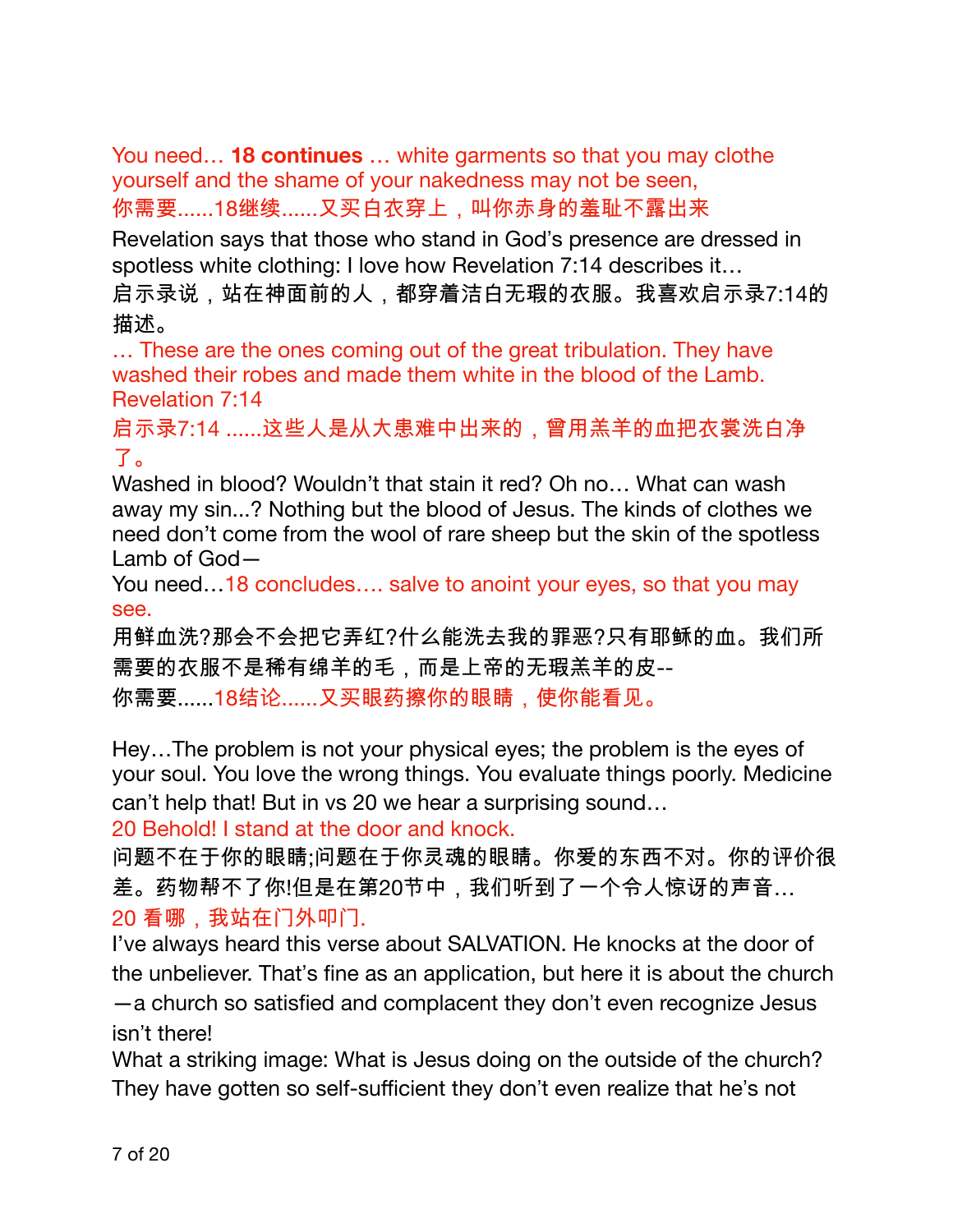there anymore! Can I ask....Can you think of a better picture of believers in the American church?

When Christians in poorer parts of the world come to the US and visit our churches, they're appalled by our lukewarm-ness-by how little we pray, how little we give, by how much we spend on ourselves... what we think we can't live without. They are appalled at how afraid we are to identify ourselves as Christians in public when some of them are literally being persecuted and killed for their faith. The American church is the church at Laodicea.

我经常听到这句关于救恩的话语。他敲着不信的人的门。作为一种应用,这 很好,但这是关于教会的――一个如此满足和自满的教会,他们甚至没有意 识到耶稣不在那里!

这是一个多么惊人的画面:耶稣在教会外面做什么?他们变得如此自给自足, 甚至没有意识到他已经不在那里了!我可以问…你能想到一个更好的美国教会 信徒的形象吗?

当世界上贫穷地区的基督徒来到美国,参观我们的教会时,他们会对我们的 冷淡感到震惊――我们祷告的太少,我们奉献的太少,我们花在自己身上的 钱太多……我们认为生活中离不开的东西。当他们中的一些人真的因为信仰 而被迫害和杀害时,我们是多么害怕在公共场合承认自己是基督徒,他们对 此感到震惊。美国的教会就是老底嘉的教会。

Keep in mind that Lukewarm does not mean hypocritical. A hypocrite is a liar: these people were consistent-they don't feel desperate for God, and that is reflected in their lukewarm disobedience and the lameness of their worship. At this point... Jesus says the most negative thing he could have said. He doesn't say I'm angry or disappointed. He says, "You make me want to yomit."

Vomiting is usually not a conscious choice. You don't say, "That is disgusting. I choose to vomit." I hate vomiting so much...I'd rather do just about anything else.

记住,冷淡并不意味着虚伪。假冒为善的人就是说谎的人:这些人是坚定的 ――他们不为神感到绝望,这反映在他们不冷不热的悖逆和在敬拜上的软弱 上。在这一点上,耶稣说了他所能说的最负面的话。他没有说我生气或失 望。他说:"你让我想吐。"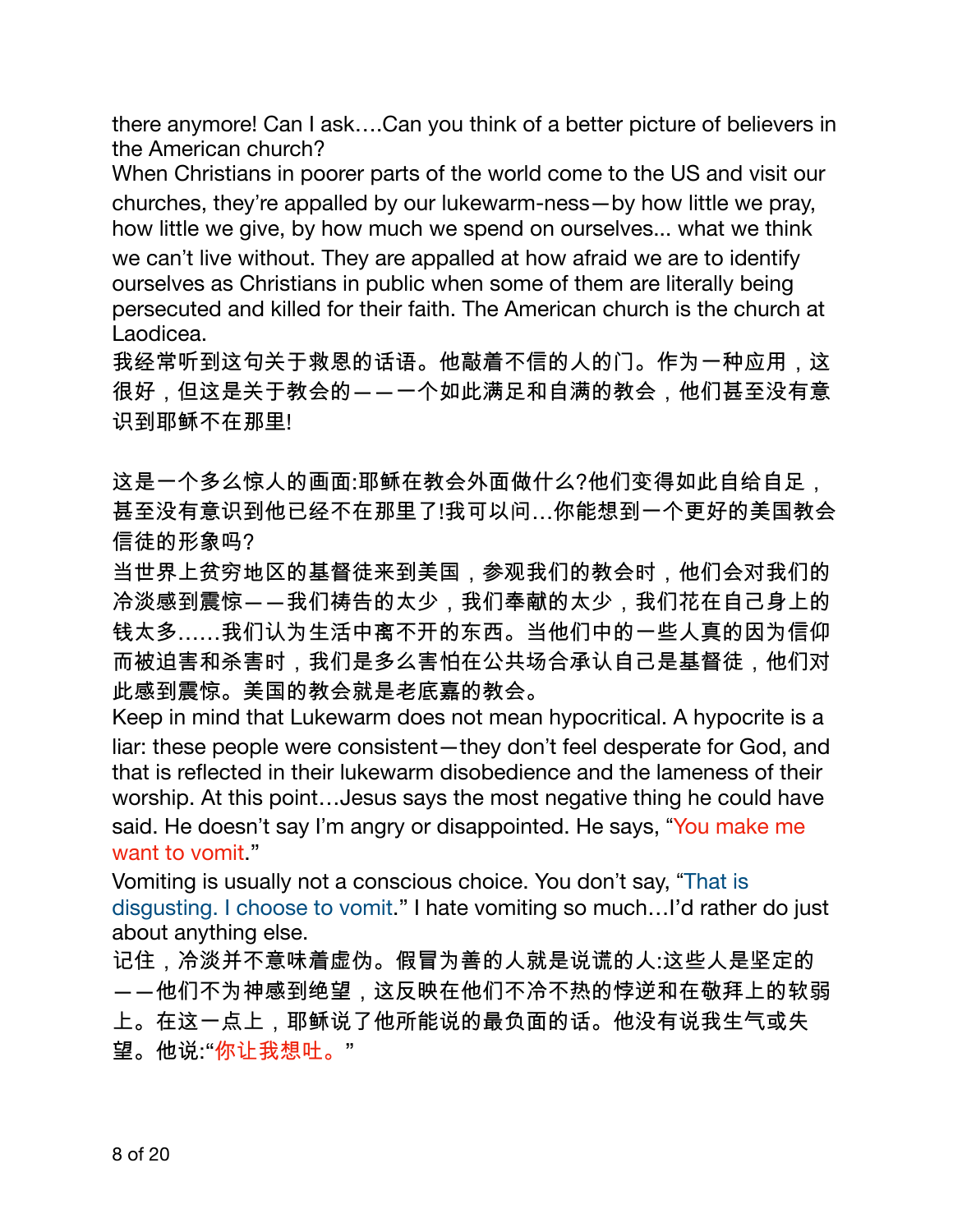呕吐通常不是有意识的选择。你不会说,"那太恶心了。我选择呕吐。"我讨 厌吐那么多……我宁愿做其他事情。"

Then why do you think he has this instinctive response? I have to think, first, Jesus sees lukewarm Christianity as a disrespectful response to grace. After who Jesus was, and what Jesus did... There are really only 2 responses make sense: Worship/Mockery.

What doesn't make sense is boredom. People in the NT are never "bored" with Jesus. They either passionately hated him and called out for his crucifixion or passionately loved him and fell at his feet in worship. But never were they bored. Yet that's precisely what lukewarm people are with Jesus. Which means they must not really understand who Jesus is or understand the desperate condition they were in without him. Just think for a minute today...Where would you be without Jesus? I don't even know where to begin answering that question.

那你认为他为什么会有这种本能反应?首先,我得想,耶稣认为不冷不热的 基督教是对恩典的不尊重。在耶稣是谁,耶稣做了什么之后,只有两种回应 是有意义的:敬拜/嘲笑。

无聊是没有意义的。新约时候的人对耶稣从不"厌烦"。他们不是恨他,大声 喊他钉十字架,就是爱他,俯伏在他脚前敬拜。但他们从不感到无聊。然 而,这正是那些对耶稣不冷不热的人。这意味着他们一定不明白耶稣是谁, 或者了解缺少祂他们是多么绝望。今天只要想一分钟…如果没有耶稣,你会 在哪里?我甚至不知道从哪里开始回答这个问题。

There's no telling where I'd be... certainly not here.

Make up your mind! — is he who he said he is? Did he do what he said he did? Is eternity what he said it is?

The second reason I think it makes him want to vomit... **Lukewarm** Christianity lies to the world.

Brennan Manning famously said, "The greatest single cause of atheism in the world today is Christians who acknowledge Jesus with their lips and walk out the door and deny Him by their lifestyle. That is what an unbelieving world simply finds unbelievable."

没人知道我会在哪里…当然不在这里。

做个决定吧!-他是他说的那个人吗?他说的他做了吗?永恒真的如他所说的那 样吗?

我认为它让他想吐的第二个原因是...不冷不热的基督教对世界撒谎。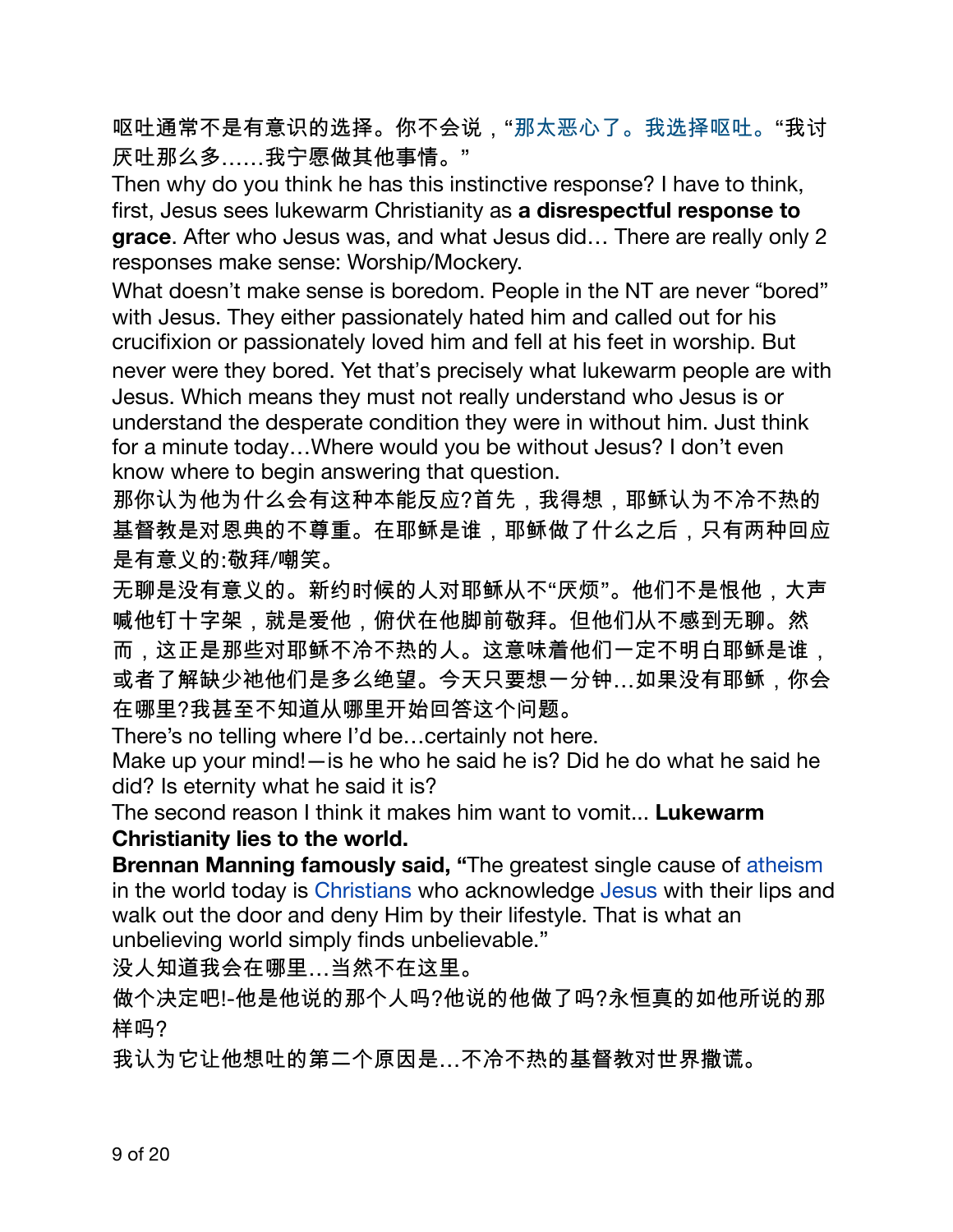布伦南·曼宁(Brennan Manning)有句名言:"当今世界无神论的最大单一原因 是,基督徒们嘴上承认耶稣,走出去却以自己的生活方式否认耶稣。"这就是 不相信的世界认为难以置信的地方。"

People who claim to know God but are not distinct in any way from the world. These people usually grew up in Christian homes and churches, but they were around people whose passions were not hot for Jesus; or like awakening cup of cold water in the face. They are the temperature of everyone around them.

When people know you are a Christian but you are not that passionate about him, it tells people that there is not that much to be excited about with Jesus!

Our lives - our display, our generosity, our sacrifice, our dealing with our circumstances—are supposed to scream HIS worthiness! It's why worship is so important. I mentioned last week that worship is a weapon...Worship also puts the worth of Jesus on display. Lukewarm worship tells people that God is not that great and hasn't done that much for us.

那些声称认识上帝但与世界没有任何区别的人。这些人通常在基督教家庭和 教会中长大,但他们周围的人对耶稣并不热衷;或者在脸上浇一杯冷水。它们 是周围每个人的温度。

当人们知道你是一个基督徒,但你对他没有那么热情,这就告诉人们在耶稣 面前没有那么多值得兴奋的事情!

我们的生活――我们的表现、我们的慷慨、我们的牺牲、我们对环境的处理 一一应该彰显他的价值!这就是为什么敬拜如此重要。上周我提到崇拜是一种 武器…崇拜也展示了耶稣的价值。冷淡的敬拜告诉人们神不是那么伟大,也 没有为我们做过那么多。

In a letter from a Birmingham jail, Martin Luther King wrote, "There was a time when the church was very powerful--in the time when the early Christians rejoiced at being deemed worthy to suffer for what they believed. In those days the church was not merely a thermometer that recorded the ideas and principles of popular opinion; it was a thermostat that transformed society. Small in number, they were big in commitment. They were too God-intoxicated to be intimidated. By their effort and example they brought an end to such ancient evils as infanticide and the gladiator games. Things are different now. And if today's church does not recapture the sacrificial spirit of the early church, it will lose its authenticity, forfeit the loyalty of millions, and be dismissed as an irrelevant social club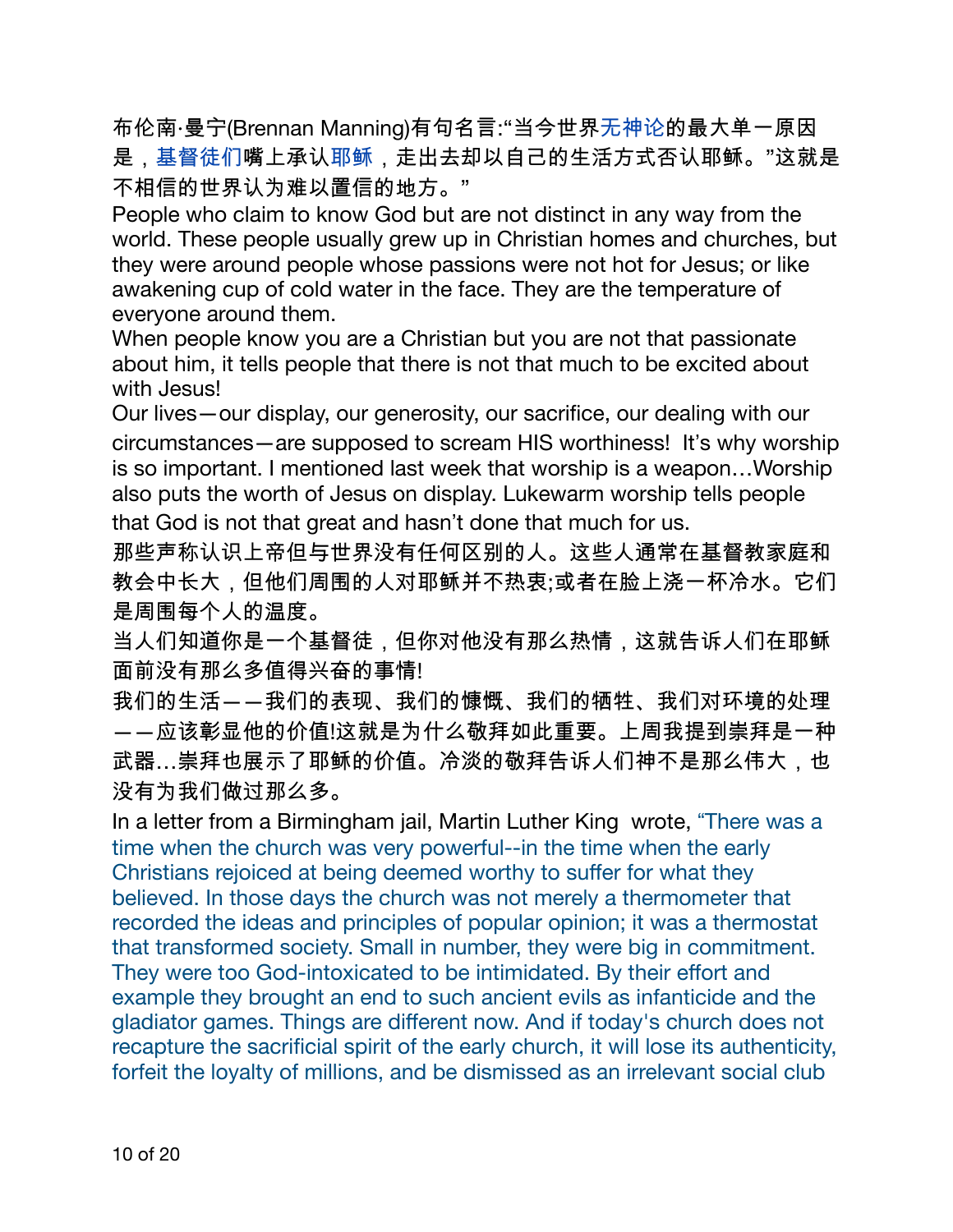with no meaning for the twentieth century. Every day I meet young people whose disappointment with the church has turned into outright disqust."

"Dismissed as an irrelevant social club with no meaning for the twentieth century." The Irony is that we thought... the more we became like the world, the more they would accept us. But in reality, we became irrelevant to them and disgusting to Jesus. What does a lukewarm Christian look like today? Well first of all...

马丁·路德·金在一封来自伯明翰监狱的信中写道:"有一段时间,教会非常强大 一一早期的基督徒为能被认为值得为他们的信仰受苦而欢欣鼓舞。"在那些日 子里,教会不仅仅是记录大众意见的思想和原则的温度计;是恒温器改变了社 会。他们人数虽少,但投入很大。他们喝得烂醉如泥,根本不怕恐吓。通过 他们的努力和榜样,他们结束了杀婴和角斗士游戏等古老的邪恶行为。现在 情况不同了。如果今天的教会不能重拾早期教会的牺牲精神,就会失去它的 真实性,丧失数百万人的忠诚,就会被当作一个在二十世纪毫无意义的无关 紧要的社交俱乐部而被摒弃。每天我都遇到一些年轻人,他们对教会的失望 已经变成了彻底的厌恶。"

在20世纪,它被认为是一个无关紧要的社交俱乐部,毫无意义。"具有讽刺 意味的是,我们认为……我们越接近这个世界,他们就越能接受我们。"但在 现实中,我们变得与他们无关,耶稣厌恶我们。今天一个不冷不热的基督徒 是什么样子?首先...

1. Lukewarm Christians... crave acceptance by people more than God 1. 不冷不热的基督徒…渴望被人接受而不是被神接受

We are approval junkies...and social media has compounded our issues. We just crave the approval of others, which is why we put up a selfie and are instantly try to figure out how many likes we get... and if we get a lot, we are happy; if not... our self-esteem is done for the day.

Or, we don't want to be regarded as weird, so we conform our morals to everyone else's. The point is... your life is shaped by what other people think, not what God thinks. When you are making decisions, your first thought is not how God feels, but what other people will think. 我们是"认可成瘾者",社交媒体让我们的问题更加复杂。我们只是渴望得到 别人的认可,这就是为什么我们会上传一张自拍照,然后马上想知道我们得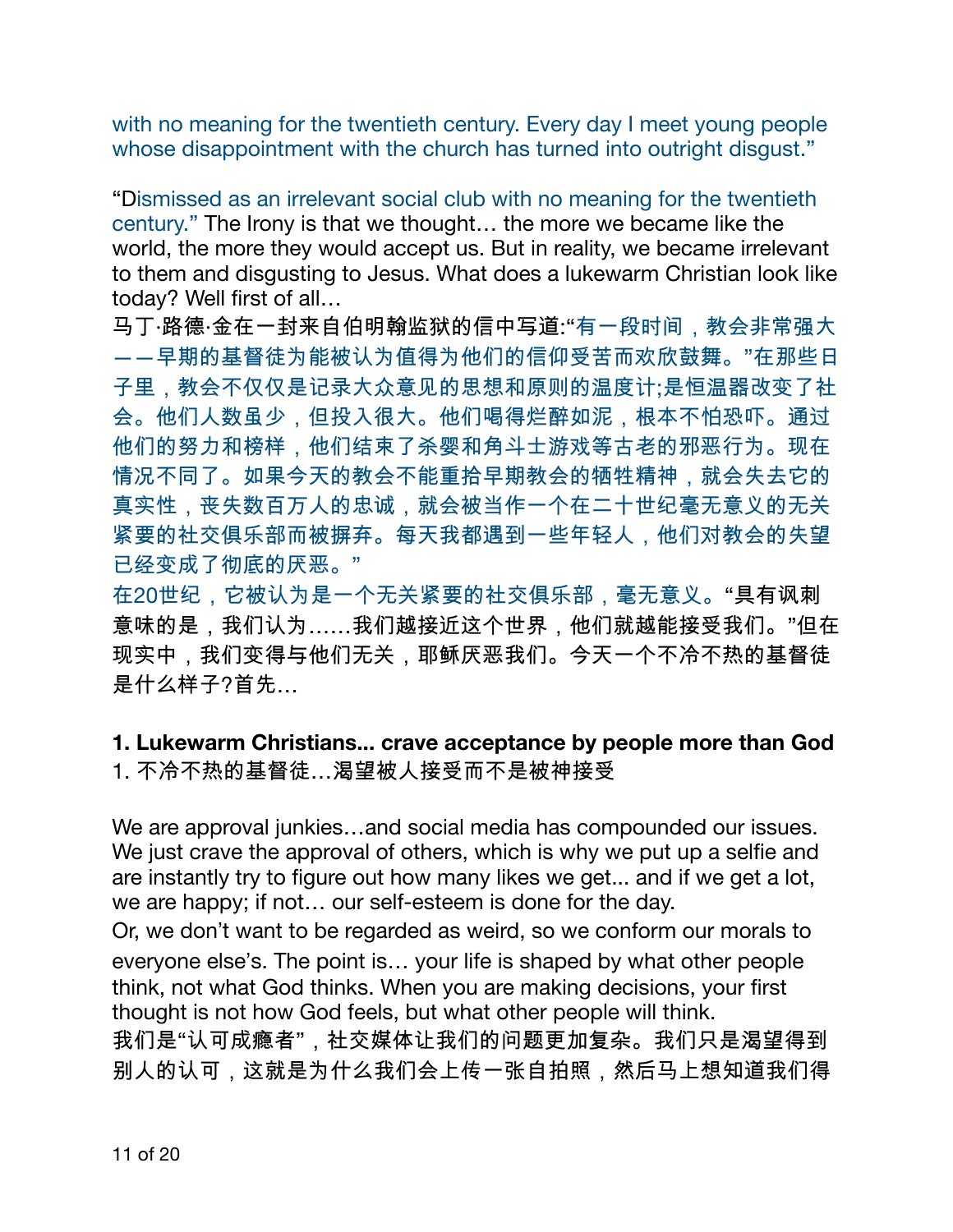到了多少赞……如果我们得到很多,我们就会快乐;否则,我们的自尊心就会 崩溃。

或者,我们不想被认为是怪异的,所以我们遵循自己的道德标准。关键是, 你的生活是由别人的想法所塑造的,而不是上帝的想法。当你做决定的时 候,你首先想到的不是神的感受,而是别人的想法。

### 2. Lukewarm Christians... rarely share their faith in Christ

2. 不冷不热的基督徒…很少分享他们对基督的信仰

They consider themselves Christians, but don't want to make people uncomfortable by talking about Jesus... so they rarely bring him up. First, do you really believe the gospel is true? How could you really believe the gospel is true and just not tell anybody about it? Jesus said, "32 So everyone who acknowledges me before men, I also will acknowledge before my Father who is in heaven," Matthew 10:32

I think a lot of the reason lukewarm Christians are like this... is that they say they believe the gospel, but they've never really felt its power transforming their lives, which is why they don't tell others about its power to transform theirs. Which means...there's good reason to doubt that a genuine personal relationship with God is present.

他们认为自己是基督徒,但又不想让人不舒服地谈论耶稣…所以他们很少提 及耶稣。

首先,你真的相信福音是真的吗?你怎么能相信福音是真的却不告诉任何人 呢?耶稣说:"32凡在人面前认我的,我在我天上的父面前也必认他;马太福音 10:32

我认为不冷不热的基督徒之所以会这样……是因为他们说他们相信福音,但 他们从未真正感觉到福音有力量改变他们的生活,这就是为什么他们不告诉 别人福音有力量改变他们的生活。这意味着,我们有充分的理由怀疑是否存 在与上帝真正的个人关系。

#### 3. Lukewarm Christians... rationalize their sin

3.不冷不热的基督徒...合理化他们的罪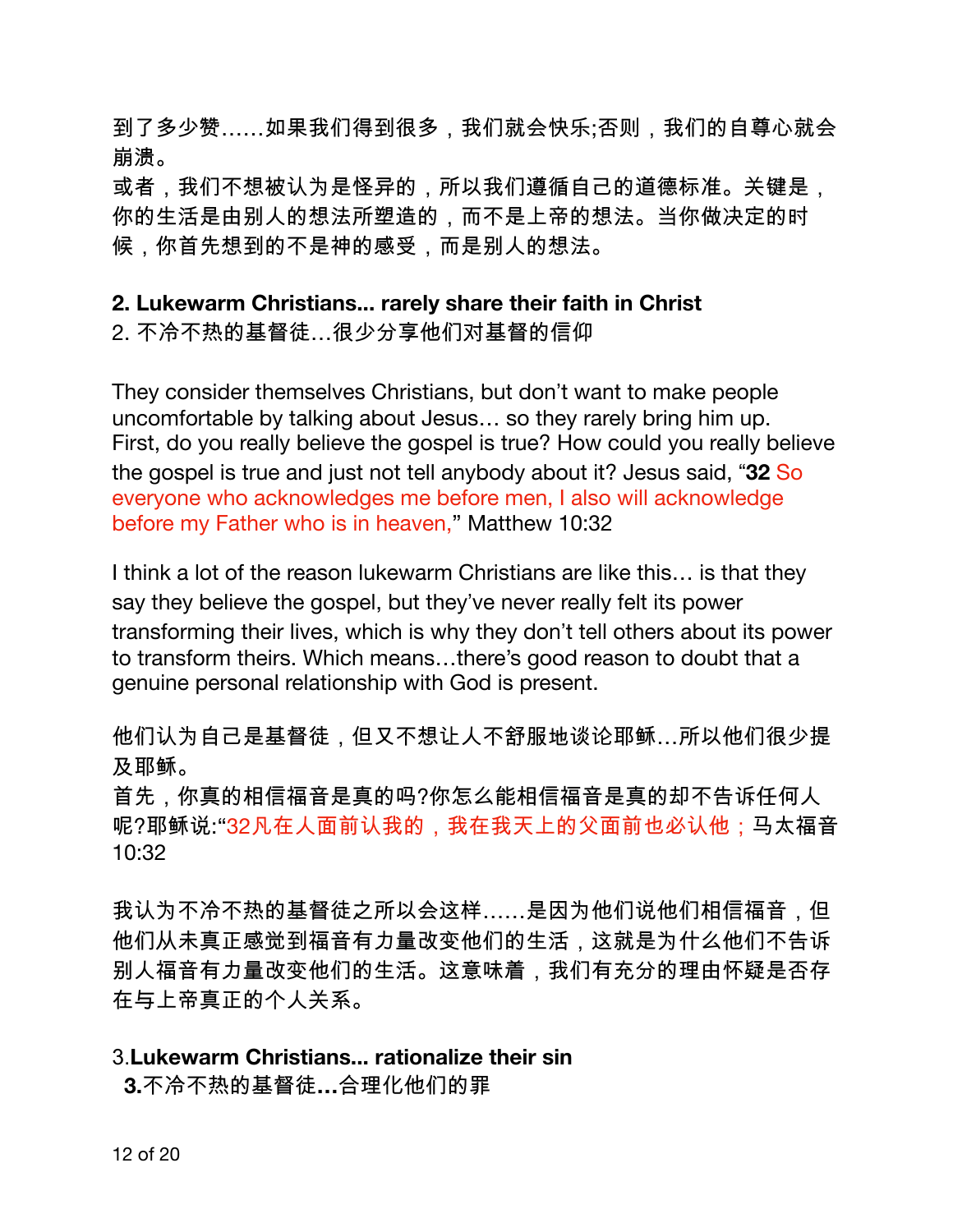Lukewarm Christians don't really hate sin; they just don't want to be thought of as bad people. So, they are constantly asking, "How close can I come to sin without being thought of as a bad person?" When you ask that, you are showing you are not really moved by love for Jesus. If I love my wife, when I take her out on a date, I'm not asking what is the minimum amount I can put into this and get away with the evening.

What's the cheapest meal I can buy her? What's the minimum I have to talk with her? What's the maximum I can flirt with the waitress? If I'm motivated by love, I want to draw close. I want to please her.

When you're not motivated by love for Jesus, you are thinking, "How close can I get to sin and still be ok?"

Francis Chan said, Lukewarm Christians don't really want to be saved from sin, only from the penalty of their sin.

(We don't hate sin; we hate the thought of going to hell)

不冷不热的基督徒并不是真的恨罪;他们只是不想被认为是坏人。所以,他们 不断地问,"我能在不被认为是坏人的情况下离罪多近?"当你问这个问题时, 你就表明你并不是真的被对耶稣的爱所感动。如果我爱我的妻子,当我带她 出去约会的时候,我不会问她我至少要花多少钱才能度过这个夜晚。

我能给她买的最便宜的餐点是什么?我至少要和她说多少话?我最多能和女服 务员调情多少?如果我的动机是爱,我想靠近。我想取悦她。

当你的动机不是对耶稣的爱时,你就会想:"我离罪有多近还能安然无恙?" 方济各说,不冷不热的基督徒并不是真的想从罪中被拯救,只是想从罪的惩 罚中被拯救。

(我们不憎恨罪恶;我们讨厌下地狱的想法)

# 4. Lukewarm Christians... think more about life on earth than eternity in heaven.

4. 不冷不热的基督徒…多想想地上的生命,少想想天上的永恒。

Paul said in Philippians 1:21, "To live is Christ and to die is gain." Meaning that life on earth was fine...because he got to serve Jesus... But heaven was an upgrade.

In America we see more fear of death...so let's live for the moment. We try to lengthen our lives as long as possible. We try to hold onto our youth as long as possible, and cram as much in as possible because we don't want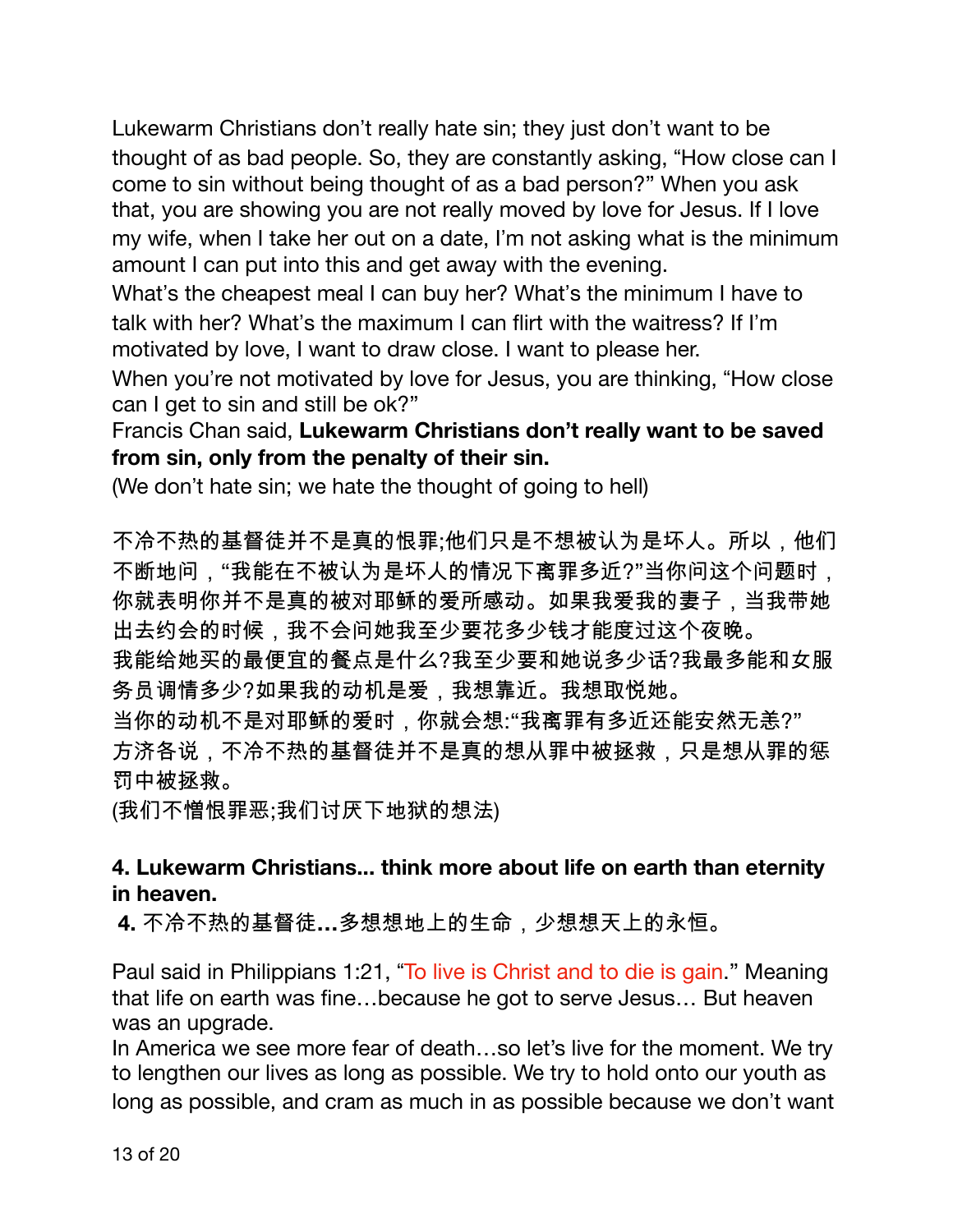to miss anything because this is all there is! On the other hand...Boiling Hot Christians live as if eternity is just around the corner-they love life but they are not obsessed with bucket lists because they know they'll get all that and more in eternity.

保罗在腓立比书1:21说:"因我活着就是基督,我死了就有益处。"意思是说在 地上的生命是美好的,因为他可以服事耶稣,但天堂是一个升级。 在美国我们看到了更多对死亡的恐惧,所以让我们活在当下。我们尽量延长 我们的生命。我们试图尽可能长时间地留住我们的青春,尽可能多地把青春 塞进去,因为我们不想错过任何东西,因为青春就是一切!另一方面,火热的 基督徒过着好像永恒就在眼前的生活――他们热爱生活,但他们并不痴迷于 愿望清单,因为他们知道在永恒中他们会得到所有这些,甚至更多。

### 5. Lukewarm Christians... only turn to God when they need something 5. 不冷不热的基督徒...只有在他们需要的时候才求助于上帝

I see it all the time: people hit rock bottom or face a big life challenge and that brings them back to God: joblessness; divorce; kids; health scare. And THEN you get on fire for him. And that is fine-it's great when those things bring you back to God. But are you just trying to use God to fix your problem-or do you realize that he is life, and that the whole point of your life is living for him?

Lukewarm Christians only turn to God when they need something or feel like they are in trouble. And then we put in back in a small box in our closet...until we need him again. The time he gets a "get out of box free" card is when we sin... and we quickly figure out how to get him back in there... because he starts to cramp your style.

我经常看到这样的情况:人们陷入低谷或者面临巨大的生活挑战,然后他们就 会回到上帝面前:失业;离婚;孩子们;健康恐慌。然后你又为他点燃了激情。这 很好――当这些事情把你带回上帝面前的时候,那就太好了。但是,你是想 用神来解决你的问题呢?还是你意识到他就是生命,你生命的全部意义就是 为他而活?

不冷不热的基督徒只有在他们需要什么东西或感觉有困难的时候才会转向 神。然后我们把它放回壁橱里的一个小盒子里,直到我们再次需要它。当我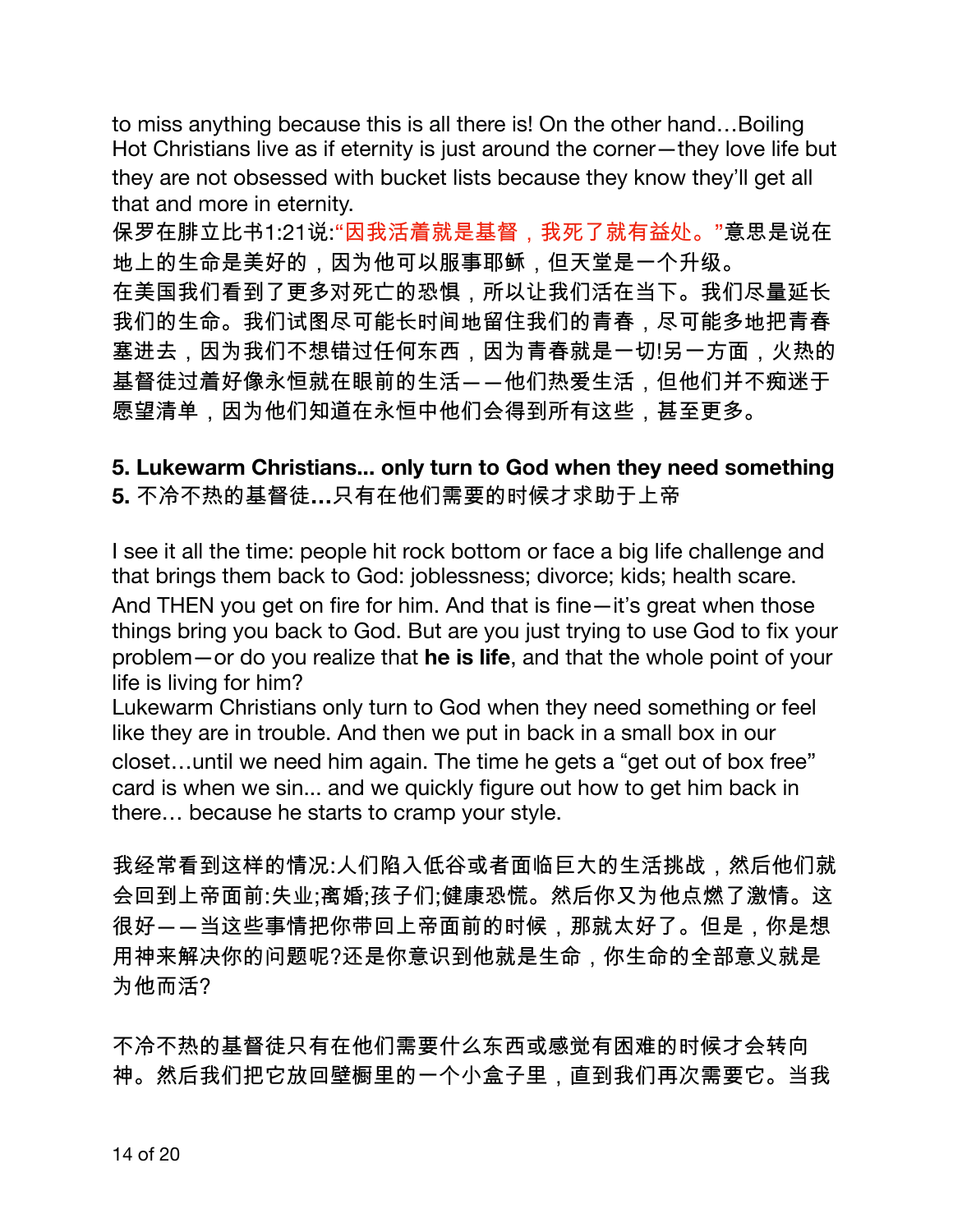们犯罪的时候,他会得到一张"从盒子里出来"的卡片……我们很快就会想办 法让他回来因为他开始限制你的风格了

### 6. Lukewarm Christians... give generously only when convenient 6.不冷不热的基督徒...只有在方便时才慷慨解囊

They will give if it makes them look good or feel good. But they are like, "Don't push me." This is my stuff. They give God the leftovers — not their first and best. Again, Francis Chan says, Lukewarm Christians love their luxuries and rarely give to the poor in a truly sacrificial way.

Lukewarm Christians are moved by stories about people who do radical things for Christ, yet they don't do radical things themselves. BUT God says, "If it doesn't represent your first and best I don't want it!" The prophet Malachi talked about some priests who gave an offering to God, but kept the best animals for themselves and gave God the less desirable animals. They assumed God was pleased because they had at least sacrificed something. BUT God described this as evil. Not just inadequate...but from God's point of view, it was evil. If your generosity doesn't represent your first and your best, it is evil to God.

We have to stop calling complacency and apathy "a busy schedule" or "bills" or "forgetfulness." Call it what it is: evil. Don't throw in your spare change as a penance offering. Don't wait and see if there's anything left at the end of the month. Jesus wants and deserves your first and best. Before anything else is given..."Jesus this all belongs to you...here is my first and hest."

如果能让他们看起来或感觉良好,他们就会付出。但是他们会说,"别逼我。 "这是我的东西。他们把剩饭给上帝――不是第一次也是最好的剩饭。陈方济 又说,不冷不热的基督徒热爱奢侈品,很少以真正牺牲的方式给予穷人。

不冷不热的基督徒会被那些为基督做激进事情的人的故事所感动,但他们自 己却没有做激进的事情。但是上帝说:"如果它不代表你的第一和最好的,我 就不要它!"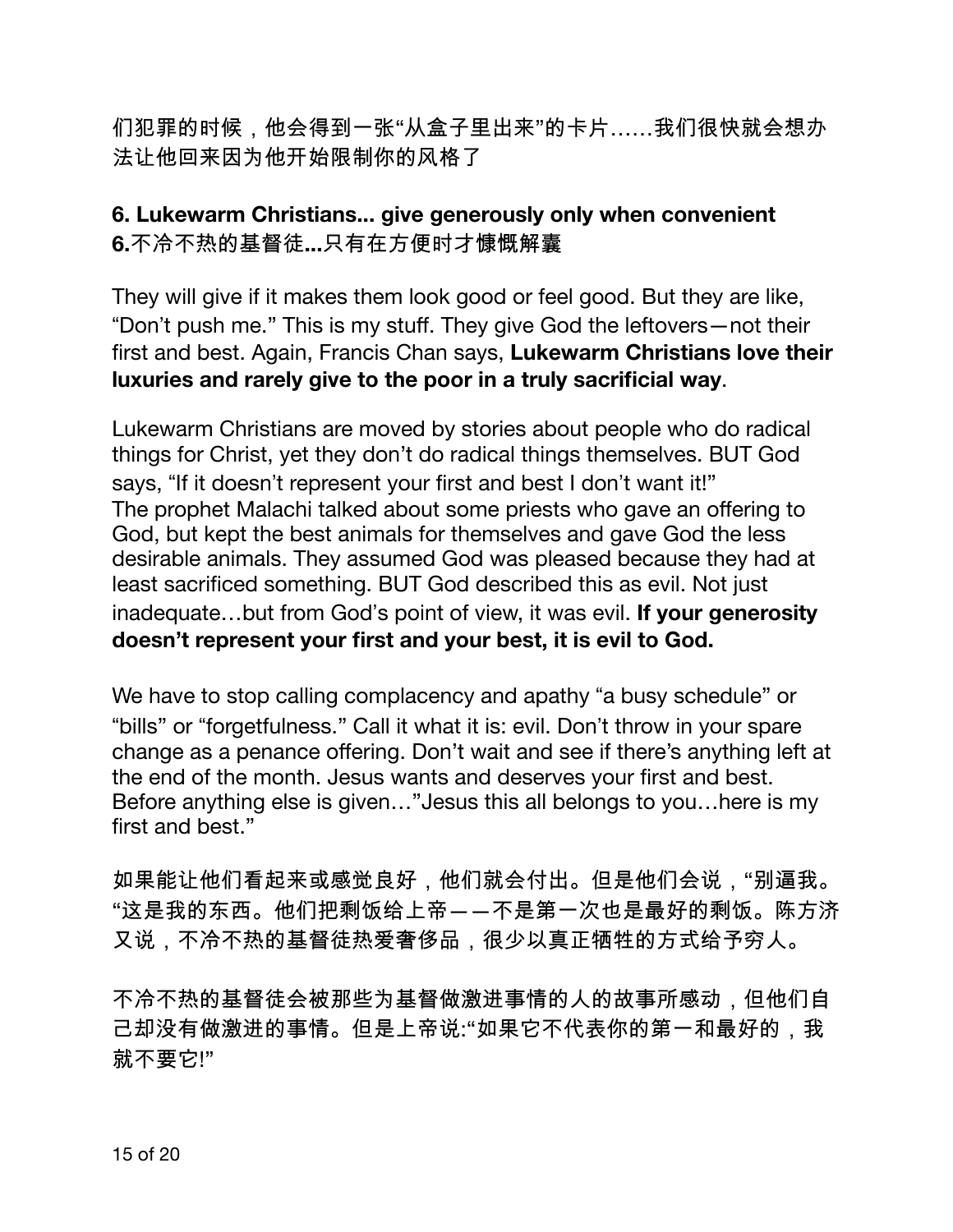先知玛拉基曾说,有些祭司献供物给神,却将最好的牲畜留给自己,将不好 的牲畜给神。他们认为上帝会高兴,因为他们至少献祭了什么。但上帝说这 是邪恶的。不仅是不够,而且从上帝的角度来看,这是邪恶的。如果你的慷 慨不能代表你的第一和最好,那对上帝来说就是邪恶的。

我们不能再把自满和冷漠称为"繁忙的日程"、"账单"或"健忘"。不管它是什 么:邪恶。不要把你的零钱作为赎罪的礼物。不要等着看月底是否还有剩余。 耶稣想要和配得你的第一和最好的。"主啊,这一切都是你的,这是我的第 一,也是最好的。"

### 7. Lukewarm Christians... are not much different than the rest of the world.

7. 不冷不热的基督徒们...与世界其他地区没有太大不同。

Remember, the water in Laodicea was not hot like the springs in the south. Nor was it cold like the rivers from the North. It was room temperature; indistinct. Lukewarm.

Lukewarm Christians are like that in relation to the world around them. They look the same as everyone else. They watch the same movies, listen to the same music, use same filthy language, possess the same morals, raise their kids like everyone else, prioritize what everyone around them prioritizes. We spend our money on what they spend their money on, use our homes like they use theirs, and plan retirements like everyone else. If we have difficulty in their marriages, we runt to divorce just as often as everyone else. I'm not trying to give a blanket judgment... just saying that we're not that distinctive. We're more like them than him.

We live comfortable, self-sufficient lives-indistinct in our passion, our morality, or our sacrificial way of living.

These are the kind of people Jesus calls lukewarm, and they make him want to vomit: It's an insult to his majesty and grace... and it confuses people about who He really is.

I can tell you with pretty good accuracy what a lukewarm Christian looks like because in many seasons in my life, I have been one. Even after becoming a pastor. There has been a tendency, for example, to let my ministry-work replace my relationship with God.

老底嘉的水不如南方的泉源热。也不像北方的河水那么冷。温度是室温;温 吞。不冷不热。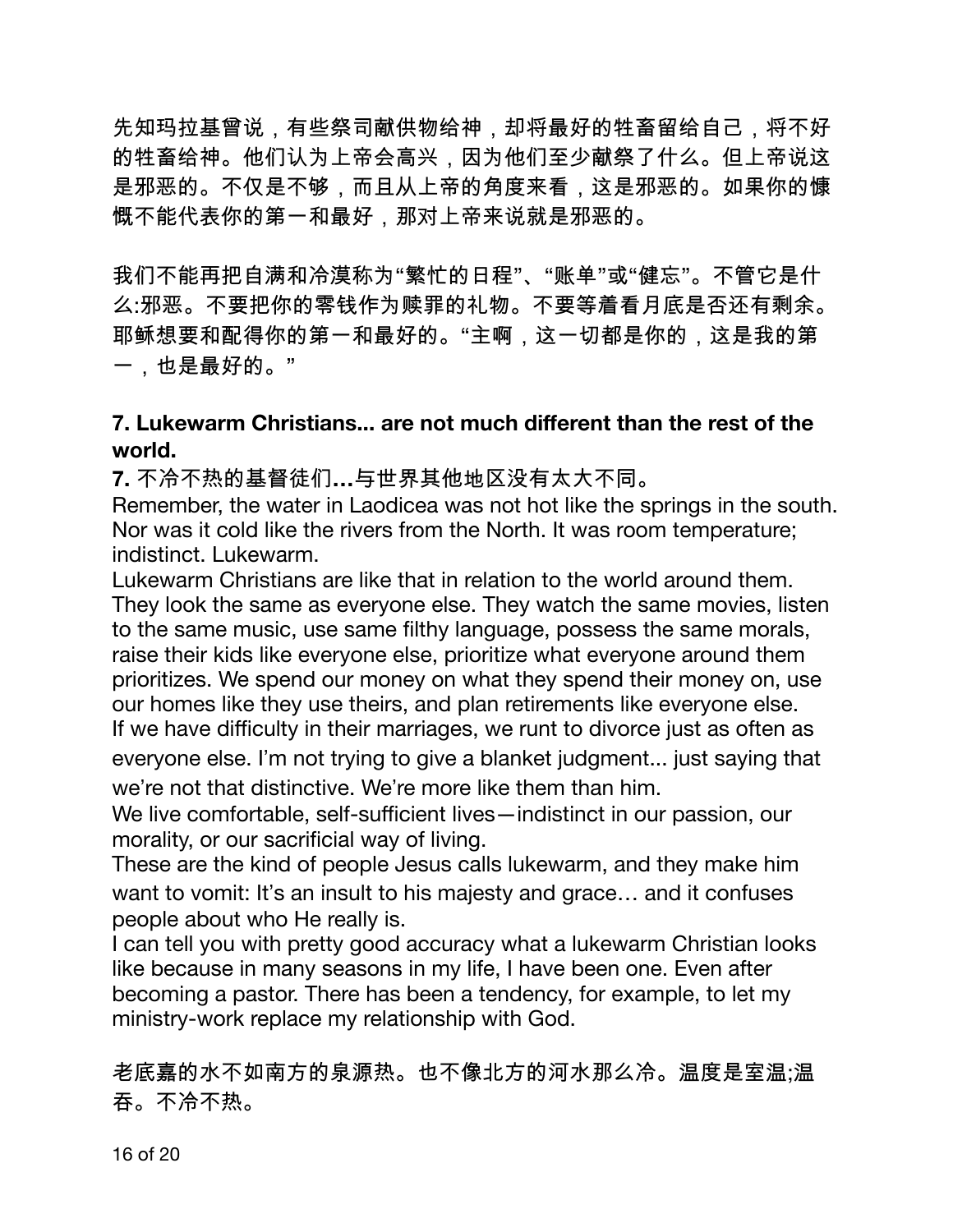不冷不热的基督徒对周围的世界就是这样。他们看起来和其他人一样。他们 看同样的电影,听同样的音乐,说同样的脏话,拥有同样的道德标准,像其 他人一样抚养孩子,优先考虑周围人优先考虑的事情。他们把钱花在什么地 方,我们也把钱花在什么地方,我们像他们一样使用我们的房子,像其他人 一样计划退休。

如果我们在他们的婚姻中遇到困难,我们不会像其他人一样经常离婚。我不 是要给出一个笼统的判断…只是说我们没有那么与众不同。我们更像他们而 不是他。

我们过着舒适、自给自足的生活——模糊在我们的激情、道德或牺牲的生活 方式中。

这些人被耶稣称为不冷不热的,他们使他想呕吐:这是对他的威严和恩典的侮 辱……这使人们混淆他到底是谁。

我可以很准确地告诉你一个不冷不热的基督徒是什么样的,因为在我生命的 许多季节里,我都是一个不冷不热的基督徒。即使在成为牧师之后。例如, 有一种倾向,就是让我的事工取代我与神的关系。

There have been times when I've read the Bible only to prepare for a sermon, and not to love and walk with Jesus.

I've heard it said: "You've become a full-time pastor and a part-time follower of Jesus." Or: "The way I was doing the work of God destroyed the work of God in me"

Maybe this phrase could hit many of you," You've become a full time mom/businessman/student and a part-time follower of Jesus."

It's not a coincidence that Laodicea was a wealthy city, with all the best resources, best singers, best facilities, funniest preachers, and biggest budgets, and they were the ones that are lukewarm.

Pride and self-sufficiency always breed lukewarm passion.

有几次,我读圣经只是为了准备讲道,而不是为了爱耶稣和与耶稣同行。 我曾听人说:"你已经成为一名全职牧师和兼职耶稣的信徒。或说:"我因作神的 工,就破坏了神在我里面的工。"

也许这句话会击中你们中的许多人,"你已经成为一个全职妈妈/商人/学生和 一个兼职的耶稣的追随者。"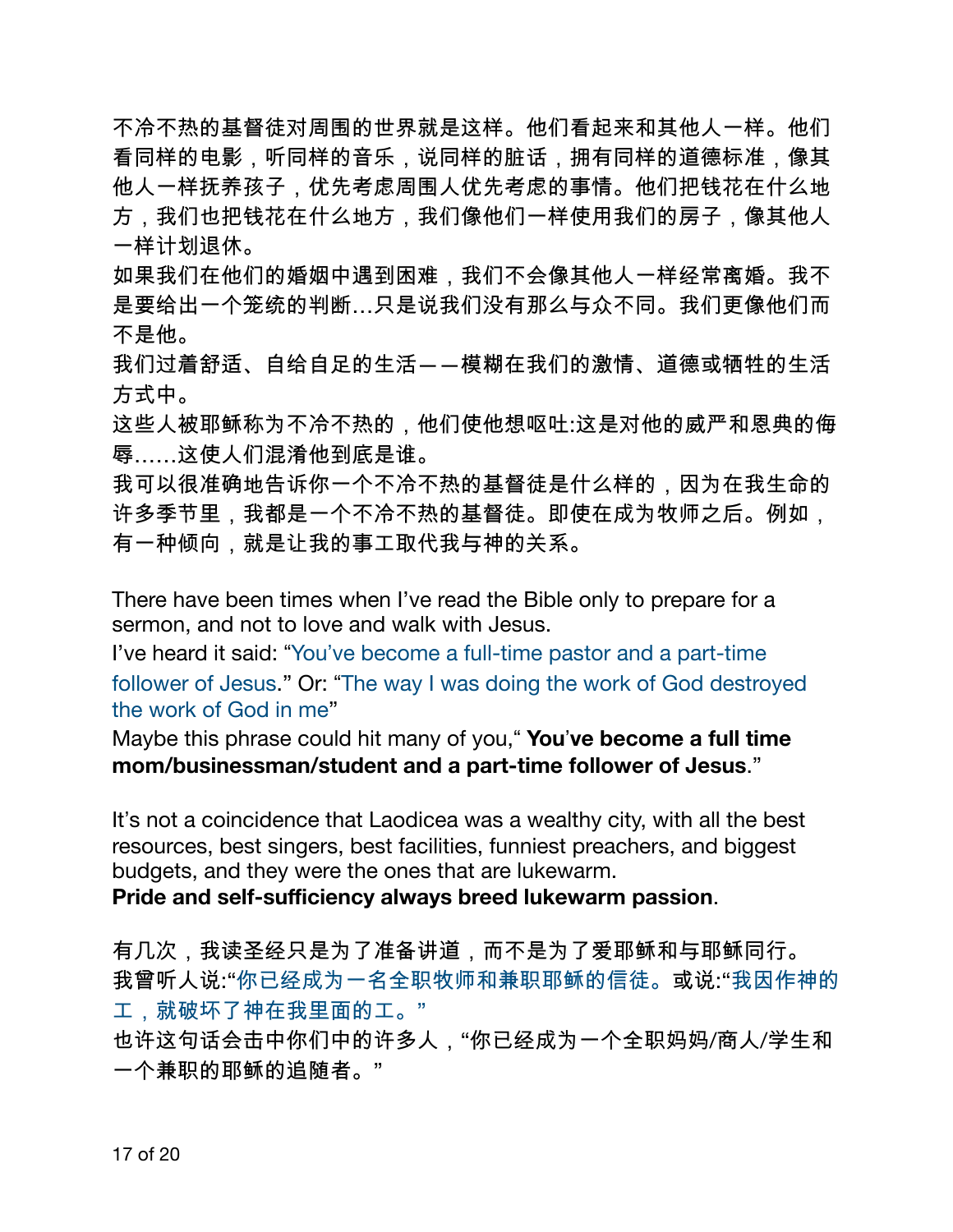老底嘉是个富裕的城市,有最好的资源,最好的歌手,最好的设施,最有趣 的牧师,和最大的预算,这并不是巧合,而他们是不冷不热的。 骄傲和自给自足总是孕育不温不火的激情。

The poor, the desperate, those consumed by guilt or regret - they know they need God and cling to him. Like a scuba diver with his air tanks...they are desperate for God and know they couldn't survive a minute without Him.

But those who are accomplished; those praised by the world; those who have it together; those who are financially secure; those who feel like they are generally good people... they are the ones who grow lukewarm. They never outright deny him, but they marginalize him. They fulfill their religious duties, but their lives are not characterized by sacrifice or great ventures of faith.

穷人、绝望的人、被内疚和悔恨吞噬的人――他们知道他们需要上帝,并且 紧紧抓住他。就像带着氧气瓶的潜水者,他们极度渴望上帝,知道没有上帝 他们一分钟也活不下去。

而是那些有成就的人;被世人称赞的;那些在一起的人;经济上有保障的人;那些 感觉自己一般都是好人的人……他们是那些变得冷淡的人。

他们从未彻底否定他,但他们排斥他。他们履行他们的宗教职责,但他们的 生活并不以牺牲或信仰的伟大冒险为特征。

This passage, as jolting as it is, ends with good news: And that's good because I feel like I've been punched in the gut 10 times already. Vs 18 says.

18 I counsel you to buy from me gold refined by fire, so that you may be rich, and white garments so that you may clothe yourself and the shame of your nakedness may not be seen, and salve to anoint your eyes, so that you may see. 19 Those whom I love, I reprove and discipline, so be zealous and repent. 20 Behold, I stand at the door and knock. If anyone hears my voice and opens the door. I will come in to him and eat with him. and he with me.

这篇文章虽然震撼人心,但结尾还是带来了好消息:这很好,因为我感觉自己 的肚子已经被打了10次了。18节说..

18我劝你向我买火炼的金子,叫你富足;又买白衣穿上,叫你赤身的羞耻不 露出来;又买眼药擦你的眼睛,使你能看见。19 凡我所疼爱的,我就责备管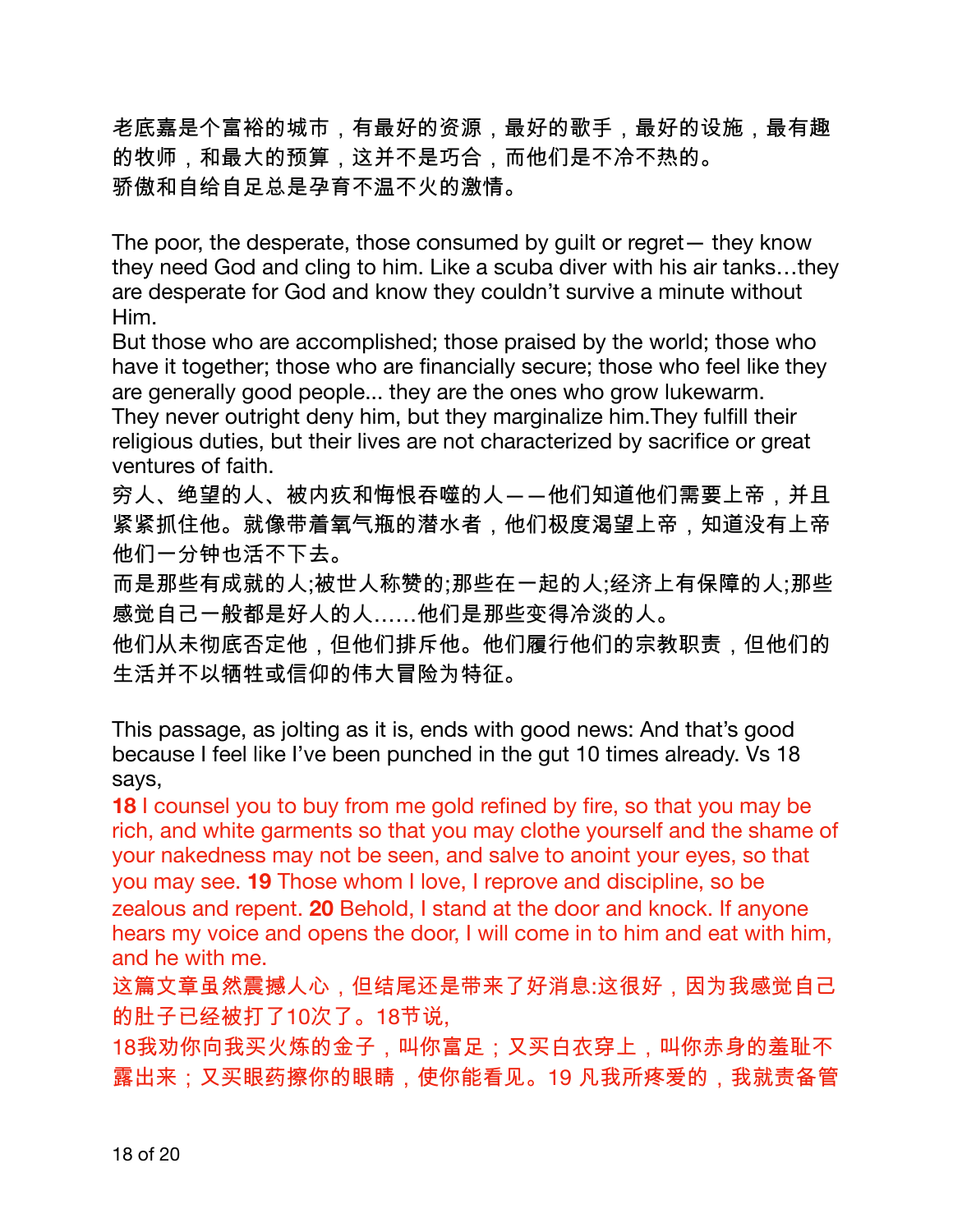教他,所以你要发热心,也要悔改。20 看哪,我站在门外叩门,若有听见我 声音就开门的,我要进到他那里去,我与他,他与我一同坐席。

There's Good news! He wants to come in! He wants to give you another chance. Will you let him in? How is He knocking on your door today? Maybe Through the Consequences of some poor decisions. Through his discipline. Maybe that is happening today? Perhaps through your Circumstances.

Someone watching today may be experiencing a moment of crisis in your life. God is knocking, trying to get your attention! And maybe everything is going ok in your life right now, but you are sitting there and God is saying, "This is you. I am not first in your life and I should be."

Let me close with the last 2 verses...

有好消息!他想进来!他想再给你一次机会。你能让他进来吗?他今天是怎么来 敲你的门的?也许是通过一些糟糕决定的结果。通过他的纪律。也许这就是 今天发生的事情?也许是通过你的环境。

今天观看的人可能正在经历你生命中的危机时刻。神在敲门,想要引起你的 注意。也许你现在的生活一切都很顺利,但是你坐在那里,上帝在对你说: "这就是你。"我不是你生命中的第一个,我应该是。" 让我以最后两句结束…

21 The one who conquers, I will grant him to sit with me on my throne, as I also conquered and sat down with my Father on his throne. 22 He who has an ear, let him hear what the Spirit says to the churches." 21 得胜的, 我要赐他在我宝座上与我同坐, 就如我得了胜, 在我父的宝座上 与他同坐一般。22 圣灵向众教会所说的话, 凡有耳的, 就应当听! ' Lukewarm Christian is an oxymoron. And, makes for a miserable person. Spurgeon said: There is no one more miserable than the halfcommitted Christian. Just enough into God...; just enough into world...; you never get to experience the joy of sacrifice; the joy that comes from feeling His pleasure!

Go all in with Jesus today! Jesus deserves more than lukewarm devotion: He died for us. Healed our diseases through his pain. Clothed us with his own flesh. Gave us riches at the cost of his poverty. When you realize that, what more can you say? Say Yes.

冷淡的基督徒是一种矛盾修饰法。使人痛苦。